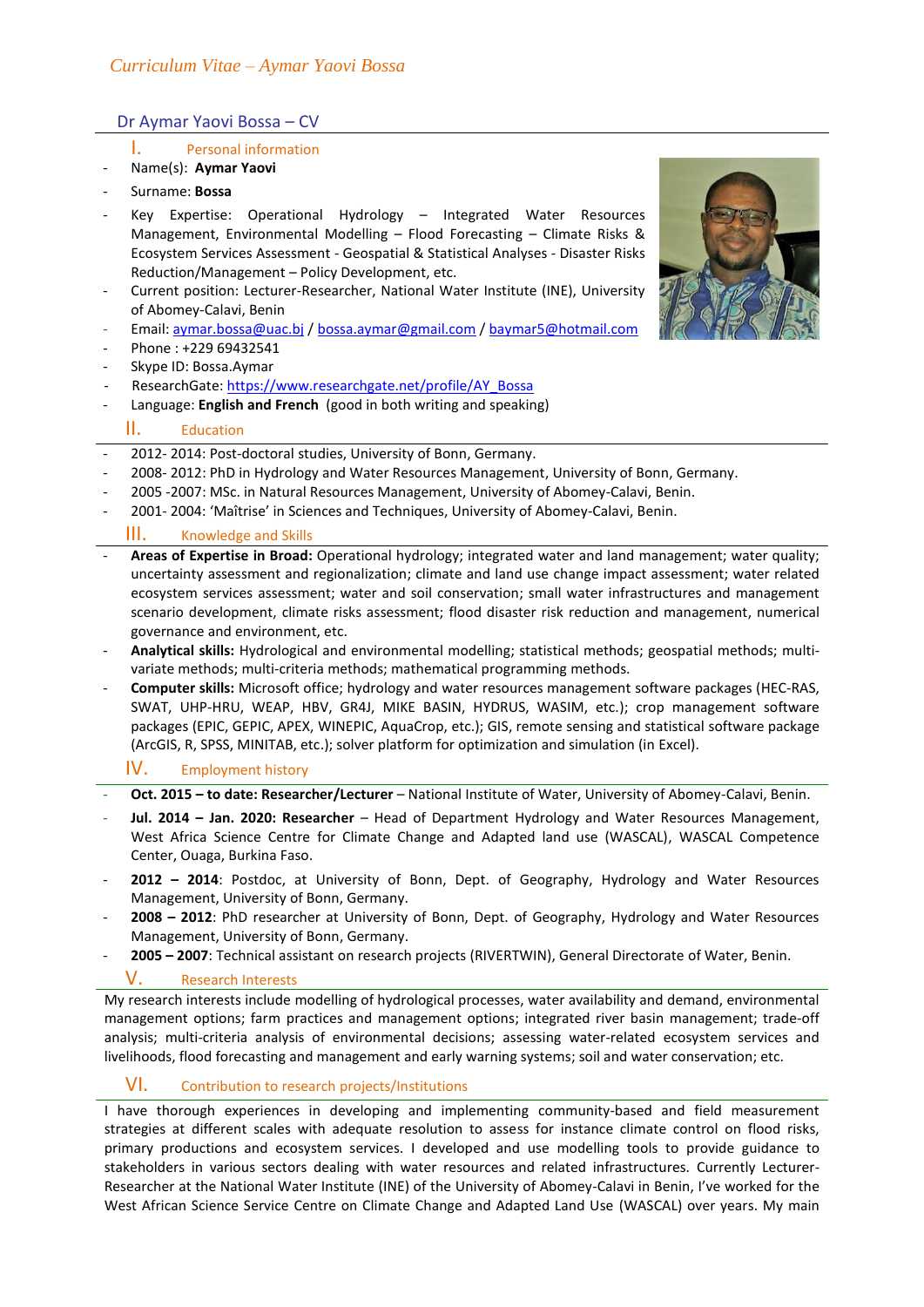assignment at WASCAL was to raise funds through development of research proposals, coordinate and implement research projects and provide technical support to the establishment of a Regional Hydrological Observation Network for West Africa. Works undertaken that best Illustrate my achievements and capabilities are as follows:

1) **Project** (international competitive call)**:** Capacity building in support of weather, water and climate services in Mali and Niger

**Year:** 2019-2020 **Location:** Mali and Niger **Funder:** World Bank

**Position held:** Coordinator

**Activities performed:** 1- Provide guidance to the World Bank for strengthening technical and human capacity of all relevant stakeholders in Mali and Niger; 2- provide tailored short courses to strengthen the technical capacity of the technical experts of the national hydrometeorological services in Mali and Niger; 3- Provide guidance to the World Bank on investment planning for effective weather, water and climate services in Mali and Niger.

2) **Project** (international competitive call)**:** Disaster Risk Reduction Practice Research and Capacity Building Support to ECOWAS

**Year:** 2018-2019 **Location:** 15 ECOWAS countries **Funder:** World Bank

**Position held:** Coordinator

**Activities performed:** 1- Conduct a baseline study on trans-boundary floods and disasters in the ECOWAS region; 2- Develop a regional flood forecasting system integrating existing regional and national systems and provide guidance on open data management; 3- Develop a policy note on a regional (ECOWAS) approach for post disaster recovery and reconstruction planning (including Post Disaster Needs Assessments), capacity building and support through institutions in the region, such as universities; 4- Facilitate training and capacity enhancement for the ECOWAS Commission and experts from member states related to flood forecasting, disaster preparedness and post disaster recovery planning; 5- Provide guidance on strengthening the academic network related to disaster risk management across different disciplines in West Africa and contribute to relevant regional conferences.

**3) Project** (international competitive call)**:** Participatory assessment of flood-related disaster prevention and development of an adapted coping system in Ghana **Year:** 2018 - 2022

**Location:** Ghana

**Funder:** German Ministry of Education & research through IKARIM "Disaster and Risk Management" call **Position held:** PI, Hydro

**Activities performed: (1)** Investigate the current status, gaps, weaknesses, and challenges of the flood risk management and strategy; (2) identify possible actions on reducing the flood-related risk at national level; (3) develop and implement an innovative web-based DSS tool for an inter/trans-disciplinary participatory decision-making process.

**4) Project** (international competitive call)**:** Managing new risks and opportunities of agricultural development of African floodplains

**Year:** 2016-2019

## **Location: Senegal and Burkina Faso**

**Funder:** French Ministry of Foreign Affairs under AGRICORA programme (Agriculture and climatic risk management, tools and research in Africa)

**Position held:** Coordinator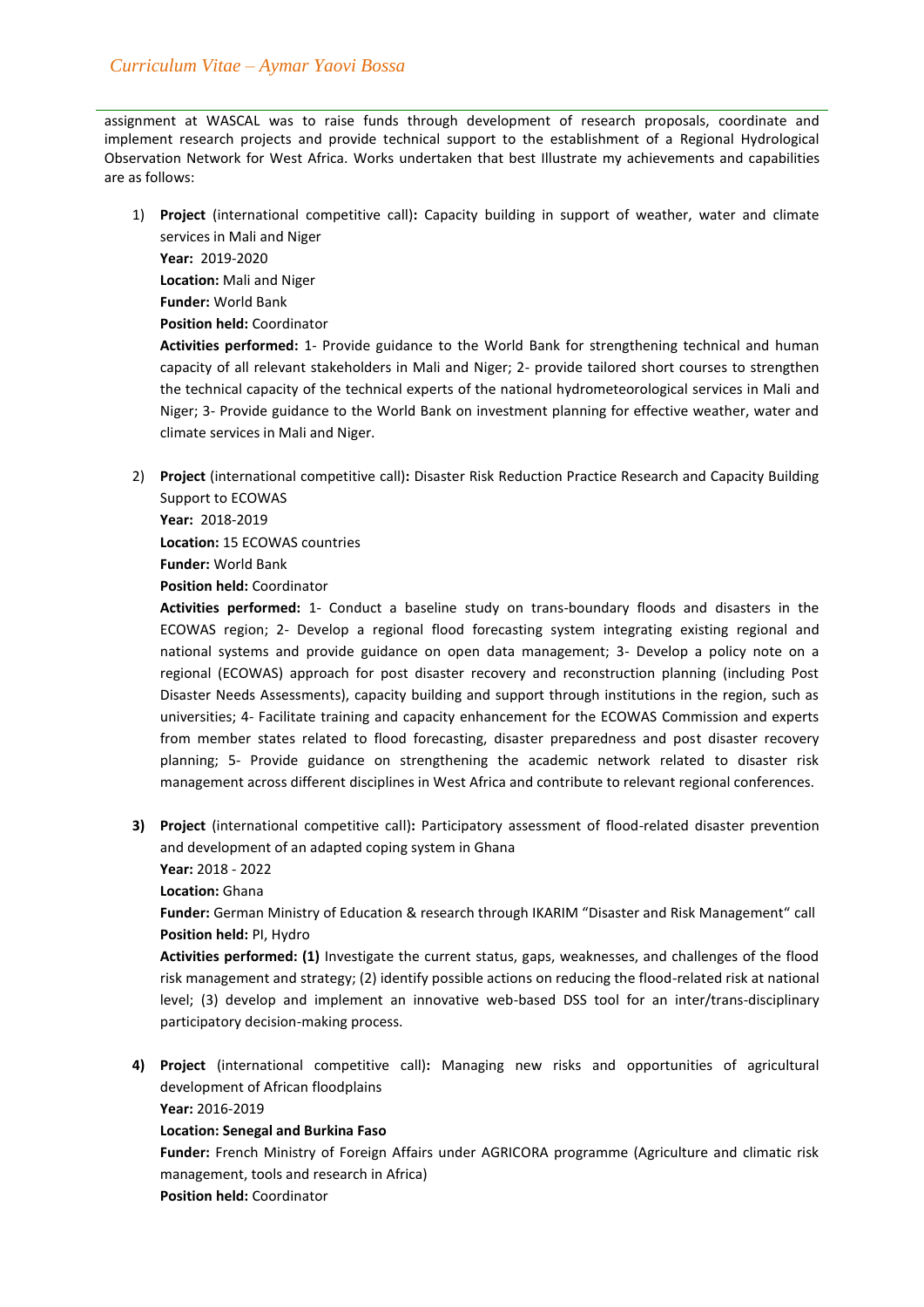**Activities performed:** 1- Analysis of the evolution of agricultural development policies in floodplains 2- Regional and participatory diagnosis of the diversity of exploitation conditions in floodplains and the problems encountered on a sample of representative sites in the region and intervention policies 3- Assessment of hydro-climatic hazards and the effects of developments on water regimes in floodplains and lowland areas 4- Assessment of current risk management modalities and adaptive and resilient capacities of production systems and communities 5- Strengthening the capacities of national research and stakeholder organizations.

**5) Project** (international competitive call)**:** Climate information for integrated renewable electricity generation

**Year:** 2017 - 2020

**Location:** Volta-Niger basins

**Funder:** German Ministry of Education & research through ER4CS (European Research Area for Climate Services)

**Position held:** PI, Hydro

**Activities performed:** (1) Contribute to screening and mapping potentials of hydropower Renewable Electricity Generation (REG) in West Africa (W/A); (2) regional mapping of peak/low flows in the Volta-Niger basins for the identification of potential locations of mixed hydropower demonstrator; (3) perform WASIM model evaluation, potential impacts of extreme events on hydropower REG, mixed-REG suitability for the case study areas.

**6) Project:** Building understanding of climate variability into planning of groundwater supplies from low storage aquifers

**Year:** 2016 - 2019 **Location:** Ghana and Burkina Faso **Funder:** UPGro Funder

**Position held:** Focal point

**Activities performed:** (1) gather in-situ data on plants and soils and assess the spatial variability of the partitioning of evapotranspiration into soil and plant evaporation and plant transpiration; (2) undertake modelling using soil-plant-atmosphere/land surface models to support process understanding; (3) undertake an assessment, based on existing remote sensing data sources, of past and future changes in land use and land cover conditions; (4) develop models at regional scale that will calculate the water balance under changing land use and land cover conditions.

**7) Project:** Supporting Investment Decisions in Water and Land Management across the Rural-Urban Continuum in the Volta - Niger Focal Region

**Year:** 2014-2016

**Location:** Burkina Faso

**Funder:** CGIAR Funders

**Position held:** Team member

**Activities performed:** 1- Barriers and Opportunity of soil restoration and conservation techniques adoption (SWC/DSR) in Burkina-Faso: Case of stone bunds; 2- Analysis of investment opportunities in small water infrastructure in the Region Dano in Burkina Faso; 3- Economic valuation of ecosystem services in Burkina Faso: Case of wastewater collected from the Centre of Ouagadougou and runoff water reservoir of Moutouri for vegetable production; 4- Cost-benefit analysis of the use of waste water treated in the production of vegetables; 5- Performance Evaluation and Multi-criteria Comparison of ecosystem services from irrigated agriculture in Burkina Faso: the case of the cities of Koudougou and Reo; 6- Gender and technical efficiency of drip irrigation in Sanguié.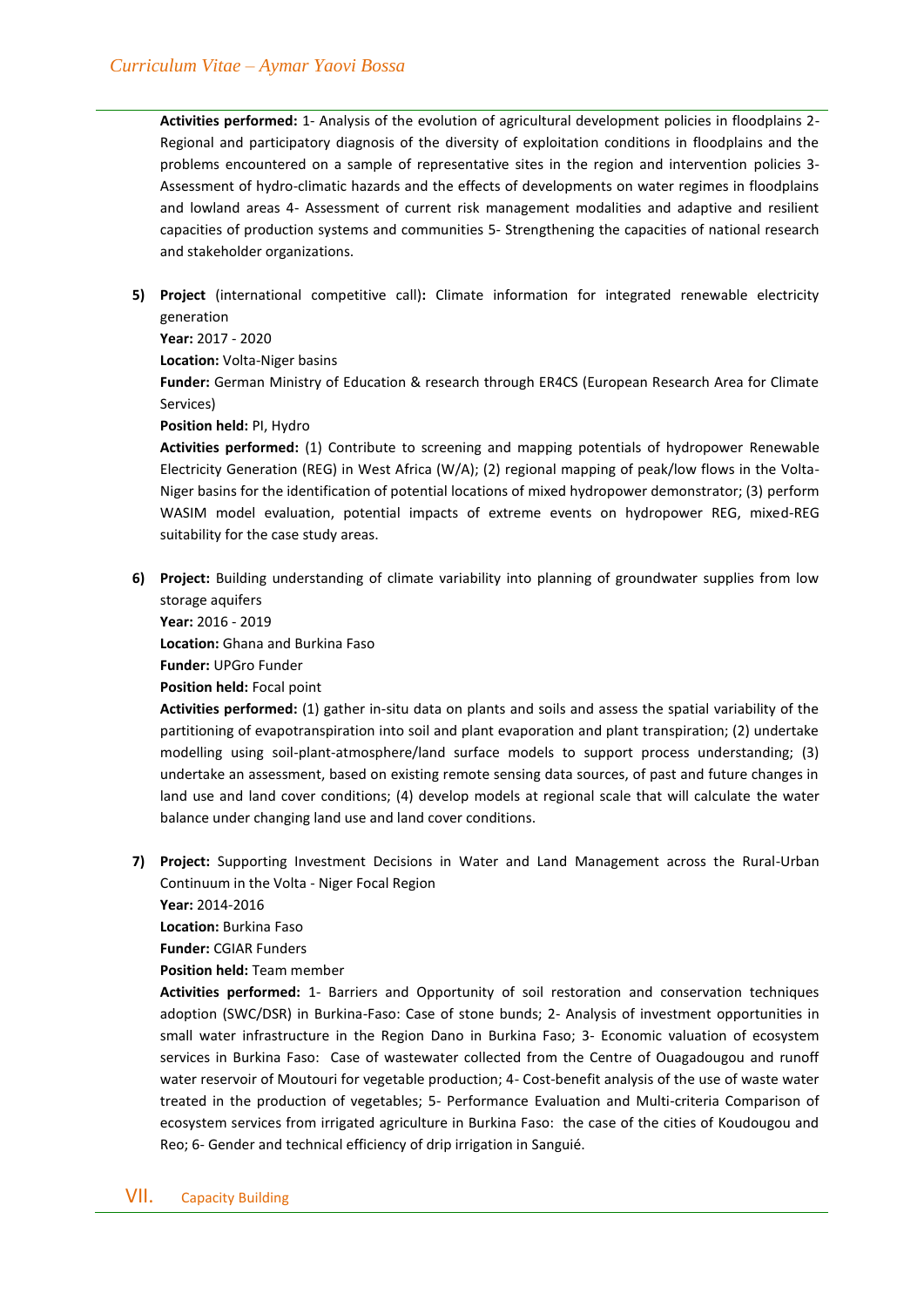## **Supervision/mentorship of thesis**

- PhD students: 5
- MSc. students: 15
- Bachelor: 5

## **Internship/training programme**

- PhD students: 14
- MSc. students: 40
- Operational staff (15 West African hydromet services): 30

# VIII. Lectures

## **National Institute of Water, University of Abomey-Calavi**

- Generalities on natural resources management
- Sustainable management of natural resources
- Soil hydrodynamics
- Ecohydrological modelling
- Soil and water conservation

## **IX.** Measures of Esteem

I won a considerable number of research grants from various funding agencies such as World Bank, African Union, European Union, French Government, German Federal Ministry of Education and Research. To implement my Ph.D and MSc. projects I was awarded the German Academic Exchange Service (DAAD) Fellowship in 2009 in Germany and the Interuniversity Council of the French community (CIUF) Fellowship in 2005. I'm serving as a reviewer for several high ranked peer-reviewed scientific journals such as Journal of Hydrology, Hydrological Sciences, SOIL, Catena, Agricultural Water Management, Water, etc.

## X. Selected publications

### **Selected research articles**

- 1. Sall, M., Poussin, J.-C.; **Bossa, A.Y.**, Ndiaye, R., Cissé, M., Martin, D., Bader, J.-C., Sultan, B., Ogilvie, A., 2020. Water Constraints and Flood-Recession Agriculture in the Senegal River Valley. Atmosphere 11, no. 11: 1192. https://doi.org/10.3390/atmos11111192.
- 2. Mutsindikwa, T.C., Yira, Y., **Bossa, A.Y.**, Hounkpè J., Salack S., Saley S.A., Rabani A., 2020. Modeling climate change impact on the hydropower potential of the Bamboi catchment. Model. Earth Syst. Environ. https://doi.org/10.1007/s40808-020-01052-w.
- 3. Ascott M. J., Macdonald D. M. J., Black E., Verhoef A., Nakohoun P., Tirogo J. Sandwidi W. J. P., Bliefernicht J., Sorensen J. P. R., **Bossa A. Y.**, 2020. In Situ Observations and Lumped Parameter Model Reconstructions Reveal Intra‐Annual to Multidecadal Variability in Groundwater Levels in Sub‐Saharan Africa. Water Resources Research, 56, e2020WR028056. https://doi.org/10.1029/2020WR028056.
- 4. Almoradie, A., de Brito, M. M., Evers, M., **Bossa, A.Y.**, Lumor, M., Norman, C., Yacouba, Y., Hounkpè, J., 2020. Current flood risk management practices in Ghana: gaps and opportunities for improving resilience. J. Flood Risk Manag. DOI: 10.1111/jfr3.12664.
- 5. Quentin, F., **Bossa, A.Y.**, Yira, Y., Preko, K., Sintondji, L.O., van der Ploeg, M., Adebanji, A., 2020. A multimodel approach for analyzing water balance and water-related ecosystem services in the Ouriyori catchment (Benin). Hydrological Sciences Journal. In press.
- 6. Larbi, I., Obuobie, E., Verhoef, A., Julich, S., Feger, K., **Bossa, A.Y.**, Macdonald, D. 2020. Water balance components estimation under scenarios of land cover change in the Vea Catchment, West Africa. Under review: Hydrological Sciences Journal. DOI: 10.1080/02626667.2020.1802467.
- 7. **Bossa, A.Y.**; Hounkpè, J.; Yira, Y.; Serpantié, G.; Lidon, B.; Fusillier, J.L.; Sintondji, L.O.; Tondoh, J.E.; Diekkrüger, B., 2020. Managing New Risks of and Opportunities for the Agricultural Development of West-African Floodplains: Hydroclimatic Conditions and Implications for Rice Production. Climate, 8, 11. doi:10.3390/cli8010011.
- 8. Serpantié, G., Dorée, A., Fusillier, J., Moity-maizi, P., Lidon, B., Douanio, M., Sawadogo, A., **Bossa, A.Y.**, Hounkpè, J., 2019. Nouveaux risques dans les bas-fonds des terroirs soudaniens. Une étude de cas au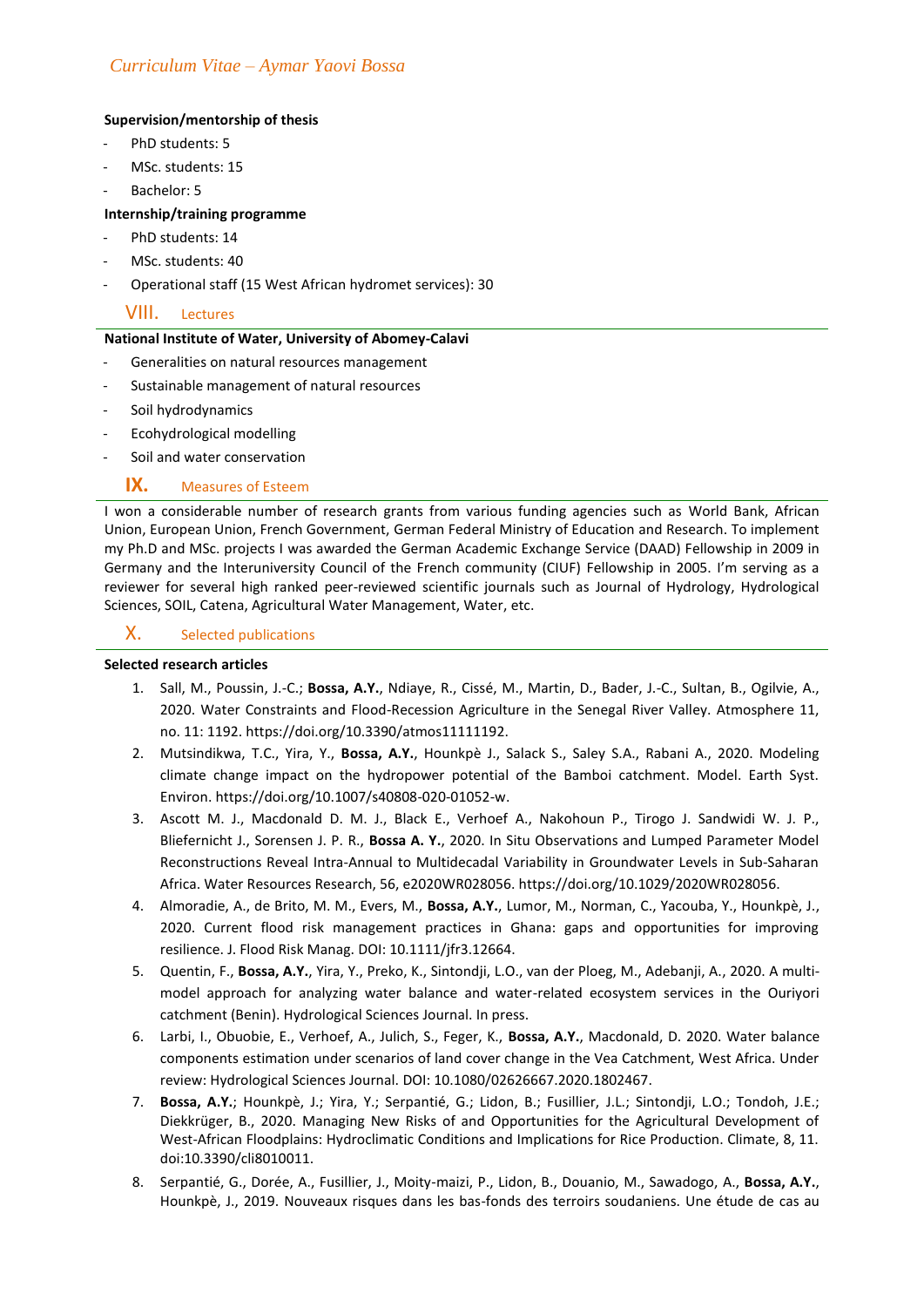Burkina Faso. Cahiers Agricultures 28(19). doi:10.1051/cagri/2019020

- 9. Salack, S, **Bossa, AY**, Bliefernicht, J, Berger, S, Yira, Y, Sanoussi, KA, Guug, S, Heinzeller, D, Avocanh, AS, Hamadou, B, Meda, S, Diallo, BA, Bado, IB, Saley, IA, Daku, EK, Lawson, NZ, Ganaba, A, Sanfo, S, Hien, K, Aduna, A, Steup, G, Diekkrüger, B, Waongo, M, Rogmann, A, Kunkel, R, Lamers, JPA, Sylla, MB, Kunstmann, H, Barry, B, Sedogo, LG, Jaminon, C, Vlek, P, Adegoke, J and Savadogo, M. 2019. Designing Transnational Hydroclimatological Observation Networks and Data Sharing Policies in West Africa. Data Science Journal, 18: 33, pp. 1–15. DOI: https://doi.org/10.5334/dsj-2019-033.
- 10. Yira, Y., **Bossa, Y.A.**, Keita, A., Fusillier, J.L., Serpantié, G., Yaméogo, B.T., Idrissou, M., Lidon, B., 2019. Failure of inland valleys development: a hydrological diagnosis of the Bankandi valley in Burkina Faso. Modeling Earth Systems and Environment. https://doi.org/10.1007/s40808-019-00628-5.
- 11. Yira, Y., **Bossa, A.Y.**, 2019. Agricultural Expansion-Induced Infiltration Rate Change in a West African Tropical Catchment. Applied and Environmental Soil Science, Volume 2019, Article ID 2434512, 9 pages, https://doi.org/10.1155/2019/2434512.
- 12. Yaméogo, T, **Bossa, A.Y.**, Torou, B, Fusillier, J-L, Da, D, Yira, Y, Serpantié, G, Somé, F & Dama-Balima, M 2018, 'Socio-Economic Factors Influencing Small-Scale Farmers' Market Participation: Case of Rice Producers in Dano'. Sustainability, vol. 10, no. 12, p. 4354.
- 13. Hounkpatin, O.K.L., Op de Hipt, F., **Bossa, A.Y.**, Welp, G., Amelung, W., 2018. Soil organic carbon stocks and their determining factors in the Dano catchment (Southwest Burkina Faso). CATENA 166, 298–309. https://doi.org/10.1016/j.catena.2018.04.013.
- 14. Fonta, M.W., Kedir, A.M., **Bossa, A.Y.**, Greenough, K.M., Sylla, B.M., Barry, B., 2018. A Ricardian Valuation of the Impact of Climate Change on Nigerian Cocoa Production: Insight for Adaptation Policy. International Journal of Climate Change Strategy and Management. DOI10.1108/IJCCSM-05-2016-0074.
- 15. Bliefernicht, J., Berger, S., Salack, S., Guug, S., Hingerl L., Heinzeller, D., Mauder, M., Steinbrecher, R., Steup, G., **Bossa, A.Y.**, Waongo, M., Quansah, E., Balogun, A. A., Yira, Y., Arnault, J., Wagner, S., Klein, C., Straub, A., Schonrock, R., Kunkel, R., Rogmann, A., Neidl, F., Jahn, C., Diekkruger, B., Aduna, A., Barry, B., Kunstmann, H. (2018) The WASCAL Hydro-Meteorological Observatory in the Sudan Savanna of Burkina Faso and Ghana. Hydrological observatories, Vadoze Zone Journal 17(1). DOI: 10.2136/vzj2018.03.0065.
- 16. Balana, B., Kabore, E., Sawadogo, E.R., Trucker, J., **Bossa, A.Y.**, Sanfo, S., Fonta, W.F., 2017. Can drip irrigation help farmers to adapt to climate change and increase their incomes? Results from the 'Supporting investment decisions in water and land management across the rural-urban continuum in the Volta - Niger focal region' project. WLE Briefing Series No. 15.
- 17. Houessionon, P. Fonta, W.M., **Bossa, A.Y.**, Sanfo, S., Thiombiano, N., Zahonogo, P, Balana, B., 2017. Economic Valuation of Ecosystem Services from Small-Scale Agricultural Management Interventions in Burkina Faso: A Discrete Choice Experiment Approach. Sustainability 6(1672):1-16. DOI10.3390/su9091672.
- 18. Yira, Y., Diekkrüger, B., Steup, G., **Bossa, A.Y.**, 2017. Impact of climate change on hydrological conditions in a tropical West African catchment using an ensemble of climate simulations. Hydrol Earth Syst Sci 21, 2143–2161. doi:10.5194/hess-21-2143-2017.
- 19. Yira, Y., Diekkrüger, B., Steup, G., **Bossa, A.Y.**, 2016. Modeling land use change impacts on water resources in a tropical West African catchment (Dano, Burkina Faso). Journal of Hydrology, 537, 187– 199.
- 20. Houessionon, P., Balana, B., Zahodogo, P., Thiombiano, N., **Bossa, A.Y.**, 2016. Sustainable water management and resource recovery and reuse contracts in agriculture in Burkina-Faso for Ecosystem Services sustainability: Using choice experiments to estimate the farmers' welfare. 5th International Conference of the African Association of Agricultural Economists, September 23-26, 2016, Addis Ababa, Ethiopia.
- 21. Regh, T., **Bossa, A.Y.**, Diekkrüger, B., 2014. Scenario-based simulations of the impacts of rainfall variability and management options on maize production in Benin. African Journal of Agricultural Research 9.46:3393-3410. doi:10.5897//AJAR2014.8757.
- 22. **Bossa, A.Y.**, Diekkrüger, B., Agbossou, E.K., 2014. Scenario-Based Impacts of Land Use and Climate Change on Land and Water Degradation from the Meso to Regional Scale. Water 6(10), 3152-3181; doi:10.3390/w6103152.
- 23. **Bossa, A.Y.**, Diekkrüger, B., 2014. Spatio-temporal variability of soil respiration in a spruce-dominated headwater catchment in western Germany. Biogeosciences, 11, 4235-4249, doi:10.5194/bg-11-4235-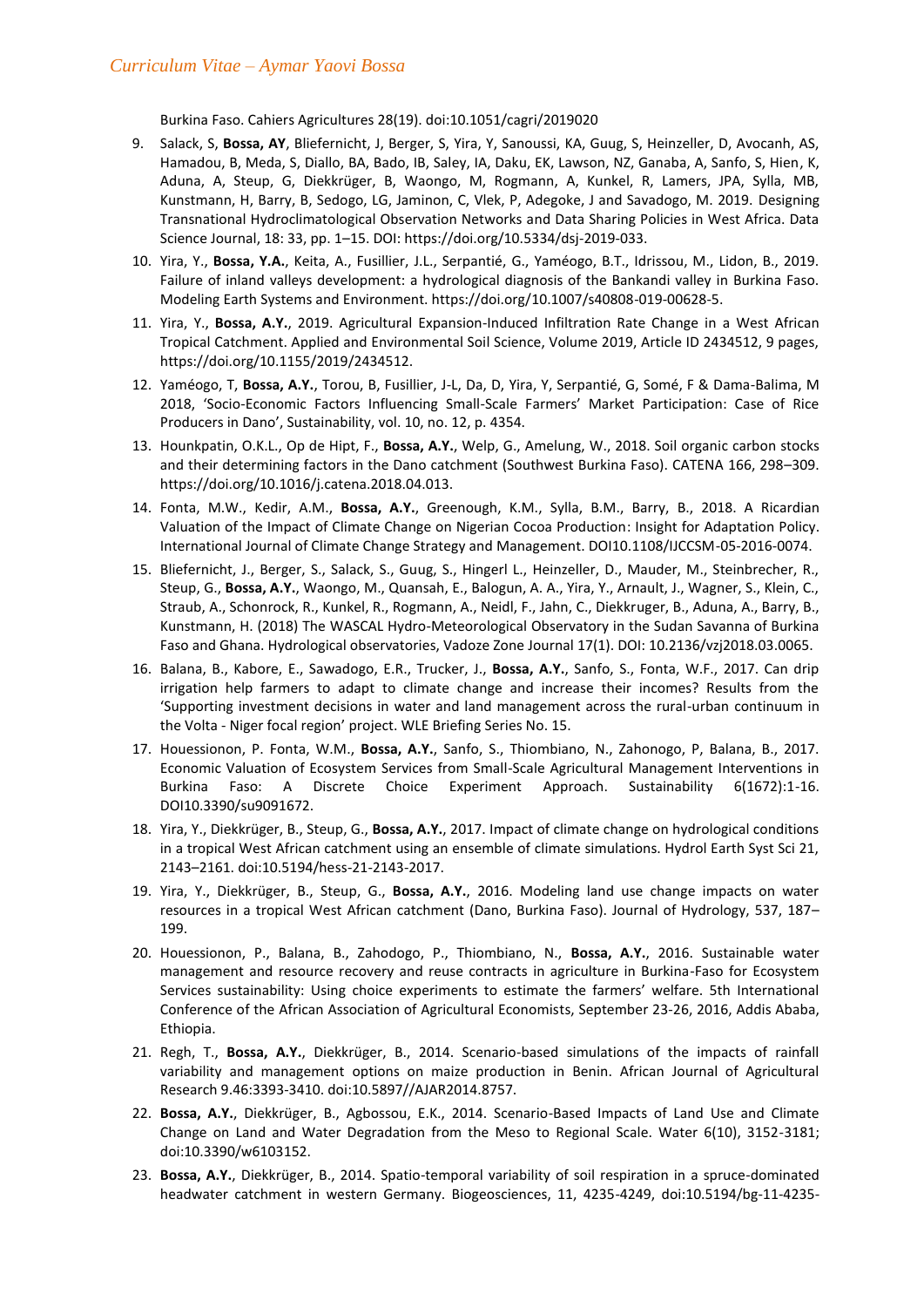2014, 2014.

- 24. **Bossa, A.Y.**, Diekkrüger, B., Igué, A.M., Gaiser, T., 2012. Analyzing the effects of different soil databases on modeling of hydrological processes and sediment yield in Benin (West Africa). Geoderma, 173–174, 61–74.
- 25. **Bossa, A.Y.**, Diekkrüger, B., 2012. Estimating scale effects of catchment properties on modeling soil and water degradation. In: R. Seppelt, A.A. Voinov, S. Lange, D. Bankamp (Eds.), Managing Resources of a Limited Planet: Pathways and Visions under Uncertainty, International Environmental Modeling and Software Society (iEMSs), Sixth Biennial Meeting, Leipzig, Germany. ISBN: 978-88-9035-742-8. pp. 2974- 2981. Available at http://www.iemss.org/sites/iemss2012//proceedings/I4\_0572\_Bossa\_Diekkrueger.pdf
- 26. **Bossa, A.Y.**, Diekkrüger, B., Giertz, S., Steup, G., Sintondji, L.O., Agbossou, E.K., Hiepe, C., 2012. Modeling the effects of crop patterns and management scenarios on N and P loads to surface water and groundwater in a semi-humid catchment (West Africa). Agricultural Water Management, 115, 20-37.
- 27. Sintondji, L.O., Agbossou, K.E., Ahamide, B., **Bossa, A.Y.**, Konnon, D., Igue, A.M., 2009. Modélisation du bilan hydrique dans le bassin du Zou à l'exutoire d'Atchérigbé : Contribution à l'utilisation durable des ressources en eau dans le département des collines, centre-Bénin. Annales de l'Université de Ouagadougou 7 (C), 137-169.

#### **Books**

- 28. Sultan B., **Bossa A.Y.**, Salack S., Sanon M., 2020: Risques climatiques et agriculture en Afrique de l'Ouest, Marseille, IRD Editions ISSN : 2431-7128. ISBN : 978-2-7099-2820-5, 362p.
- 29. Adegoke J., Sylla M.B., **Bossa A.Y.**, Ogunjobi K, Adounkpe J (2019): Regional Climate Change series : Floods. WASCAL Publishing, 114 p. ISBN 978-9988-2-8536-4.

#### **Book chapters**

- 30. **Bossa, A.Y.**, 2020. L'aménagement des zones inondables dans un contexte de changement climatique. In Sultan B., Bossa A. Y., Salack S., Sanon M. (éd.): Risques climatiques et agriculture en Afrique de l'Ouest, Marseille, IRD Editions ISBN : 978-2-7099-2820-5, p. 115-119.
- 31. Serpantié, G., Dorée, A., Douanio, M., Somé, F., Hien, S., **Bossa, A.Y.**, Hounkpè, J., Fusillier, J.L., Lidon, B., Sawadogo, A., Dabiré, N., 2020. Diagnostic rizicole des bas-fonds face aux risques climatiques. Les effets des aléas d'inondation : cas de Lofing-Bankandi (Dano, Ioba, BF). In Sultan B., Bossa A. Y., Salack S., Sanon M. (éd.): Risques climatiques et agriculture en Afrique de l'Ouest, Marseille, IRD Editions ISBN : 978-2-7099-2820-5, p. 85-97.
- 32. Serpantié, G., Dorée, A., Douanio, M., Somé, F., **Bossa, A.Y.**, Fusillier, B., Sawadogo, A., Dabiré, N., 2020. Gestion du risque à l'échelle de la arcelle en riziculture de bas-fond (Dano, Burkina Faso). In Sultan B., Bossa A. Y., Salack S., Sanon M. (éd.): Risques climatiques et agriculture en Afrique de l'Ouest, Marseille, IRD Editions ISBN : 978-2-7099-2820-5, p. 99-113.
- 33. Dieye, M., Dia, D., Barbier, B., Sylla, E. H. M., Sall, M., Bader, J.C., **Bossa, A.Y.**, Sanfo S., Fall C. S. (2020). L'agriculture de décrue en Afrique de l'ouest et du centre une certaine résilience face à la variabilité climatique et à la régulation des fleuves. In Sultan B., Bossa A. Y., Salack S., Sanon M. (éd.): Risques climatiques et agriculture en Afrique de l'Ouest, Marseille, IRD Editions ISBN : 978-2-7099-2820-5, p. 121-131.
- 34. Diop N., A., Sylla, E.H.M., Barbier, B., Bader, J-C. , Sall, M., Fall, C. S. Dieye, M., **Bossa, A.Y.**, 2020. L'agriculture de décrue a-t-elle un avenir au Sénégal ? une analyse selon la méthode FFOM : « forcesfaiblesse-opportunités- menaces ». In Sultan B., Bossa A. Y., Salack S., Sanon M. (éd.): Risques climatiques et agriculture en Afrique de l'Ouest, Marseille, IRD Editions ISBN : 978-2-7099-2820-5, p. 133-144.
- 35. Fall C.S., Dia D., Diop, A., N., Sylla, E. H. M., Sall, M., Barbier B., **Bossa, A.Y.**, Dieye, M., 2020. L'agriculture de décrue au gré de la variabilité des politiques publiques sénégalaises. In Sultan B., Bossa A. Y., Salack S., Sanon M. (éd.): Risques climatiques et agriculture en Afrique de l'Ouest, Marseille, IRD Editions ISBN : 978-2-7099-2820-5, p. 145-152.
- 36. Fall C.S., Barbier, B., Diop, A. N., Sall, M., Bader, J.C., Sylla, E., H., M., Dieye, M., **Bossa, A.Y.**, 2020. Entre deux eaux : l'agriculture de décrue face aux olitiques transfrontalières dans la vallée du fleuve Sénégal. In Sultan B., Bossa A. Y., Salack S., Sanon M. (éd.): Risques climatiques et agriculture en Afrique de l'Ouest, Marseille, IRD Editions ISBN : 978-2-7099-2820-5, p. 153 162.
- 37. Torou, B.M., Yameyogo, T.B., **Bossa, A.Y.**, Somé, F., Da, E.D., 2020. Diversité des processus de valorisation agricole des bas-fonds et durabilité des aménagements au Burkina Faso. In Sultan B., Bossa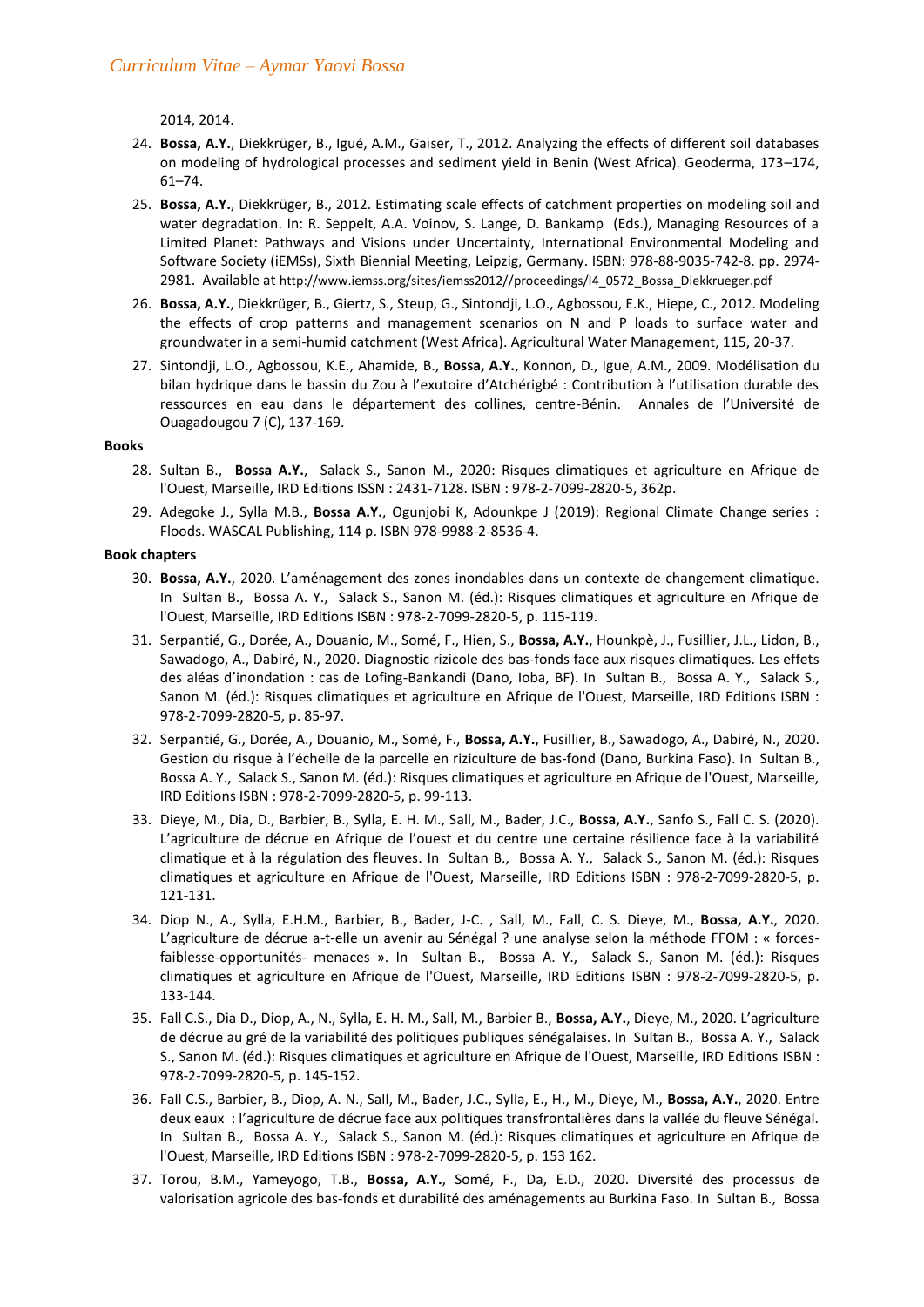A. Y., Salack S., Sanon M. (éd.): Risques climatiques et agriculture en Afrique de l'Ouest, Marseille, IRD Editions ISBN : 978-2-7099-2820-5, p. 179-188.

- 38. Hounkpè, J., **Bossa, A.Y.**, Yira, Y., Fusillier, J.L., Keita, A., 2020. Fonctionnement hydrologique et hydraulique du bas-fond réaménagé de Bankandi dans la province du Ioba, Burkina Faso. In Sultan B., Bossa A. Y., Salack S., Sanon M. (éd.): Risques climatiques et agriculture en Afrique de l'Ouest, Marseille, IRD Editions ISBN : 978-2-7099-2820-5, p. 205-215.
- 39. Serpantié, G., Sawadogo, A., Douanio, M., Dabiré, E., Somé, F., **Bossa, A.Y.**, Fusillier, J.L., 2020. Coconstruction d'innovations our la maîtrise de la conduite du riz de bas-fond en conditions contraignantes et aléatoires. In Sultan B., Bossa A.Y., Salack S., Sanon M. (éd.): Risques climatiques et agriculture en Afrique de l'Ouest, Marseille, IRD Editions ISBN : 978-2-7099-2820-5, p. 227-238.
- 40. Yameyogo, T.B., Torou, B.M., Somé, F., Fusillier, J.L., **Bossa, A.Y.**, Da, E.D., 2020. Adoption des variétés améliorées de riz dans les bas-fonds: une analyse socio-économique des déterminants. In Sultan B., Bossa A. Y., Salack S., Sanon M. (éd.): Risques climatiques et agriculture en Afrique de l'Ouest, Marseille, IRD Editions ISBN : 978-2-7099-2820-5, p. 239-249.
- 41. Yira, Y., **Bossa, A.Y.**, Hounkpè, J., Yameyogo, T.B., Torou, B.M., 2020. L'aménagement de bas-fonds en diguettes sur courbes de niveau : challenges d'implémentation dans le Sud-ouest du Burkina Faso. In Sultan B., Bossa A. Y., Salack S., Sanon M. (éd.): Risques climatiques et agriculture en Afrique de l'Ouest, Marseille, IRD Editions ISBN : 978-2-7099-2820-5, p. 251-259.
- 42. Adegoke J, Sylla MB, Taylor C, Klein C, **Bossa AY**, Ogunjobi K, Adounkpe J, 2019. On the 2017 rainy season intensity and subsequent flood events over West Africa. In Adegoke et al.: Regional Climate Change series : Floods. WASCAL Publishing, 114 p. ISBN 978-9988-2-8536-4. DOI: 10.33183/rccs.2019.p10.
- 43. Badou F.D., Hounkpè J., Yira Y., Ibrahim M., **Bossa A.Y.**, 2019. Increasing devastating flood events in West Africa: who is to blame? In Adegoke et al.: Regional Climate Change series : Floods. WASCAL Publishing, 114 p. ISBN 978-9988-2-8536-4. DOI: 10.33183/rccs.2019.p84.
- 44. Hounkpè J., Diekkrüger B., Badou F.D., **Bossa A.Y.**, Lawin E., Adounkpe J., Afouda A.A., 2019. How does climate and land use change influence flood hazard in Benin? In Adegoke et al.: Regional Climate Change series : Floods. WASCAL Publishing, 114 p. ISBN 978-9988-2-8536-4. DOI: 10.33183/rccs.2019.p44.
- 45. Komi K, Amisigo B., Diekkrüger B., Kokou K., **Bossa A.Y.**, Lawin E., Adounkpe J., 2019. Flood risk in the Oti River Basin-Analysis and policy implications. In Adegoke et al.: Regional Climate Change series : Floods. WASCAL Publishing, 114 p. ISBN 978-9988-2-8536-4. DOI : 10.33183/rccs.2019.p36.

### **Selected project reports:**

- 46. **Bossa, A.Y.**, Hounkpè; J., Yira, Y., Sylla, B.M., 2019. Capacity building in support of weather, water and climate services in Mali and Niger. Deliverable 1: ECOWAS DRR Project Contract 7191987 under World Bank Support. 62p.
- 47. **Bossa, A.Y.**, Forkuor, G., Tondoh, E.J., Sylla, B.M., Obuobie, E., Akinluyi, F.O., Hartman, M., Delloro, L., Ibrahim, M., Dingel, C., Koumapley, T.M., Singh, P., 2019. Floods and Disaster in West Africa: Fact sheet. Policy brief, ECOWAS DRR Project Contract 7188309 under World Bank Support. 4p.
- 48. **Bossa, A.Y.**, Forkuor, G., Tondoh, E.J., Sylla, B.M., Obuobie, E., Akinluyi, F.O., Hartman, M., Delloro, L., 2019. Report on transboundary floods and disasters in West Africa validated with ECOWAS and member states, including maps on flood risk, flood hazard and vulnerability of regional importance in West Africa. Deliverable 2: ECOWAS DRR Project Contract 7188309 under World Bank Support. 74p.
- 49. **Bossa, A.Y.**, Forkuor, G., Tondoh, E.J., Sylla, B.M., Obuobie, E., Akinluyi, F.O., Hartman, M., Delloro, L., 2019. Policy note on strengthening the academic network for DRR in West Africa. Deliverable 3: ECOWAS DRR Project Contract 7188309 under World Bank Support. 44p.
- 50. **Bossa, A.Y.**, Forkuor, G., Tondoh, E.J., Sylla, B.M., Obuobie, E., Akinluyi, F.O., Hartman, M., Delloro, L., 2019. Regional post disaster recovery planning. Deliverable 4: ECOWAS DRR Project Contract 7188309 under World Bank Support. 30p.
- 51. **Bossa, A.Y.**, Forkuor, G., Tondoh, E.J., Sylla, B.M., Obuobie, E., Akinluyi, F.O., Hartman, M., Delloro, L., 2019. Good practices for a regional flood forecasting mechanism. Deliverable 5.1: ECOWAS DRR Project Contract 7188309 under World Bank Support. 76p.
- 52. **Bossa, A.Y.**, Forkuor, G., Tondoh, E.J., Sylla, B.M., Obuobie, E., Akinluyi, F.O., Hartman, M., Delloro, L., 2019. Note on policy aspects and guidance on operation and collaboration regarding FEWS ECOWAS. Deliverable 5.2: ECOWAS DRR Project Contract 7188309 under World Bank Support. 24p.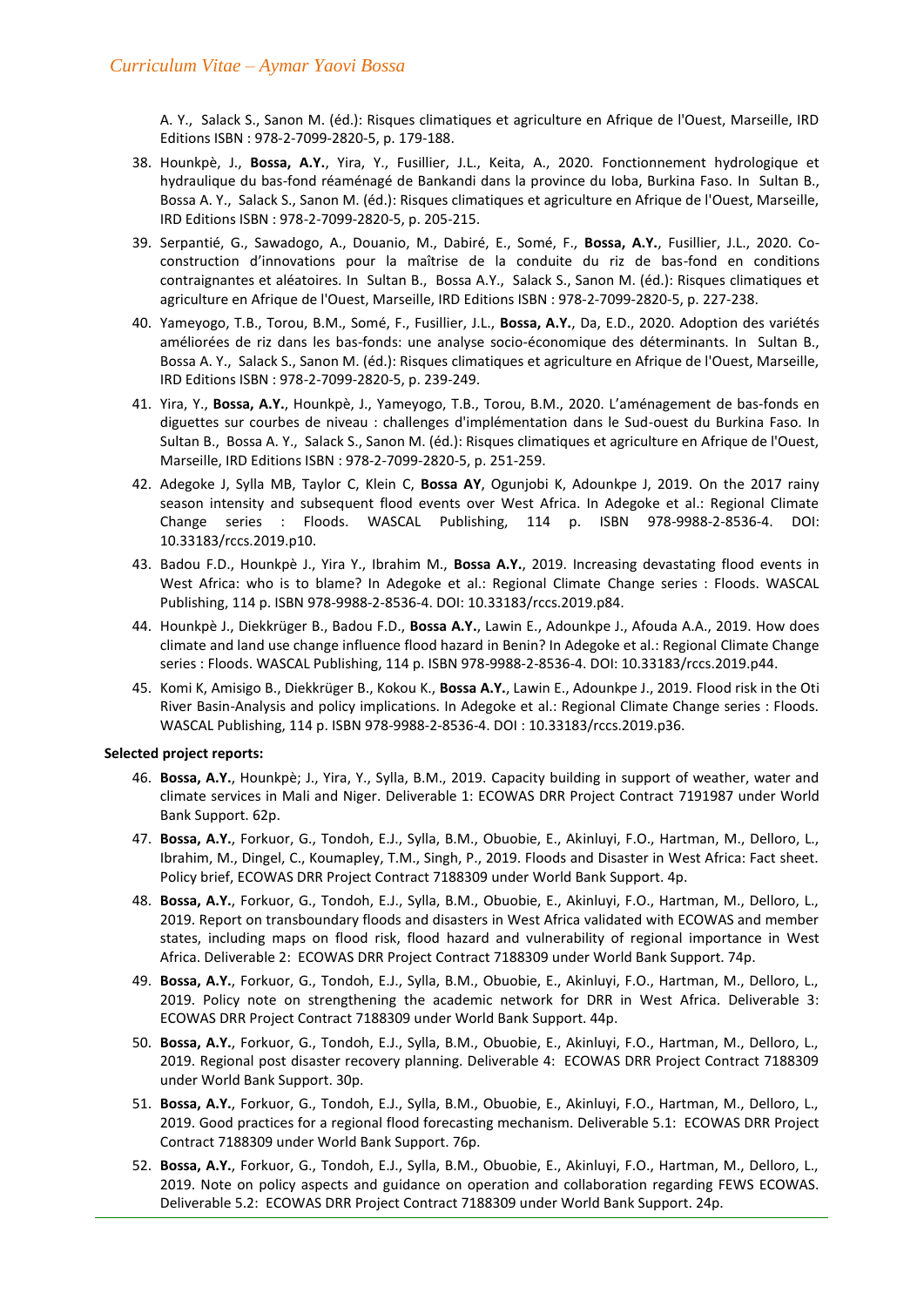- 53. **Bossa, A.Y.**, Forkuor, G., Tondoh, E.J., Sylla, B.M., Obuobie, E., Akinluyi, F.O., Hartman, M., Delloro, L., 2019. Training needs assessment, curriculum and training material for operational hydromet services. Deliverable 6.1: ECOWAS DRR Project Contract 7188309 under World Bank Support. 24p.
- 54. **Bossa, A.Y.**, Forkuor, G., Tondoh, E.J., Sylla, B.M., Obuobie, E., Akinluyi, F.O., Hartman, M., Delloro, L., 2019. Evaluation report: regional awareness and technical training to implement flood forecasting and early warning. Deliverable 6.2: ECOWAS DRR Project Contract 7188309 under World Bank Support. 21p.
- 55. **Bossa Y.A.**, Yira Y., T. B. Yaméogo, Torou B. M., G. Serpentier, J.C Poussin, Balima D. M., B. Lidon, Fusillier J. L., Compaoré H., Da Dapola E., B. Barbier, M. Sall, R. Ndiaye, Madiame Cissé, Mollar, Lavigne-Delville, A. Adamczewski, D. Martin, A. Ogilvie, J. Y. Jamin, Girres. 2018. Managing new risks and opportunities of agricultural development of West African floodplains: Scientific report II.
- 56. **Bossa, A.Y.**, Yaméogo, T.B., Serpantié, G., Fusillier, J.L., Lidon, B., 2017. Managing new risks and opportunities of agricultural development of African floodplains. Technical framing report, Jun 2017. GENERIA project, 21p.
- 57. **Bossa, A.Y.**, Yaméogo, T.B., Yira, Y., Da Dapola, E.C., Somé, F., Serpantié, G., Fusillier, J.L., Lidon, B., Balima, M., 2017. Regional participatory diagnosis of agricultural use of lowlands in Ioba Province, Burkina Faso. Preliminary report, August 2017. GENERIA project, 51p.
- 58. **Bossa, A.Y.**, Yira Y., Yaméogo, T.B., Serpantié, G., Poussin, J.C., Balima, D. M., Lidon, B., Fusillier J.L., Compaoré, H., Da Dapola E., Barbier, B., Sall, M., Ndiaye, R., Madiame, C., Mollar, E., Lavigne-Delville, C., Adamczewski, A., Martin, D., Ogilvie, A., Jamin, J.Y., Girres, J.F., 2017. Managing new risks and opportunities of agricultural development of African floodplains. Progress report, September 2017. GENERIA Project, 32p.
- 59. Fonta, M.W., **Bossa, Y.A.**, Sanfo, S., 2015. Review of Small Water Infrastructures (SWIs) in Burkina Faso: Categorization, Challenges and Socio-Economic Impacts. Technical Report: International Water Management Institute (IWMI), Accra, Ghana.
- 60. Fonta, M.W., Sanfo, S., and **Bossa, Y.A.**, 2015. Supporting Investment Decisions in Water and Land Management across the Rural-Urban Continuum in the Volta - Niger Focal Region: Bio-Physical Characterization of Project Sites. Technical Report: International Water Management Institute (IWMI), Accra, Ghana.
- 61. Hounkpatin, O., Opt de Hipt, F., **Bossa, A.Y.**, Gaiser, T., 2015. Soil map for the Dano catchment. Technical Report: WASCAL (Work Package 2.5), Bonn, Germany.
- 62. Sylla MB, Ibrahim B, **Bossa A.Y.**, Salack S, Barry A, Vagen J, Barry B, Sedogo L (2015): Report of Workshop on Regional Hydro-Climate Observation Network Set-up (ReHCON) in WASCAL Member Countries. 22-24 January 2015, Palace Hotel, Ouagadougou, Burkina Faso.
- 63. **Bossa, A.Y.**, Salack, S., Sylla, B.M., Zoungrana, B., Kangbeni, D., Forkuor, G., Sanfo, S., Da, S.S., 2017. Insight into technical tools for water and energy sciences. Internship under WASCAL–PAUWES cooperation, WASCAL CoC, 1 April to 31 May 2017. Lecture report, 12p.
- 64. **Bossa, A.Y.**, 2007. Méthodes d'évaluation des ressources en eau: vision d'une gestion intégrée. Report, Faculty of Agricultural Sciences – UAC, Benin. http://gwppnebenin.org/dru/node/179.

## **Selected forthcoming papers:**

- 65. Quentin, F., **Bossa, A.Y.**, Yira, Y., Preko, K., Sintondji, L.O. Climate change impacts on catchment water balance using an ensemble of climate simulations in Benin, West Africa. Under review: Scientific Reports - Manuscript ID SREP-19-14726-T.
- 66. Hounkpatin, O., **Bossa, A.Y.**, Igué, A.M., Sinsin, A.B. Assessment of the soil fertility status in Benin— Digital soil mapping using machine learning. Under internal review.
- 67. Ascott, M.J., Macdonald, D.M.J., Black, E., Verhoef, A., Nakohoun, P., Yofe-Tirogo, J., Sandwidi, W.J.P., Bliefernicht, J., Sorensen, J.P.R., **Bossa, A.Y.** In-situ observations and lumped parameter model reconstructions reveal annual to multi-decadal variability in groundwater levels in sub-Saharan Africa. Under review: Journal of Hydrology.
- 68. Thomas Mutiso KAVOO, Jean HOUNKPE, Aymar Yaovi BOSSA, Yacouba YIRA, Bernard TISCHBEIN. Intensity duration frequency analysis and peak discharge estimation for the ungauged Gountiyena basin in Niger. Under review: Environmental Earth Sciences - Manuscript ID ENGE-D-20-00989.